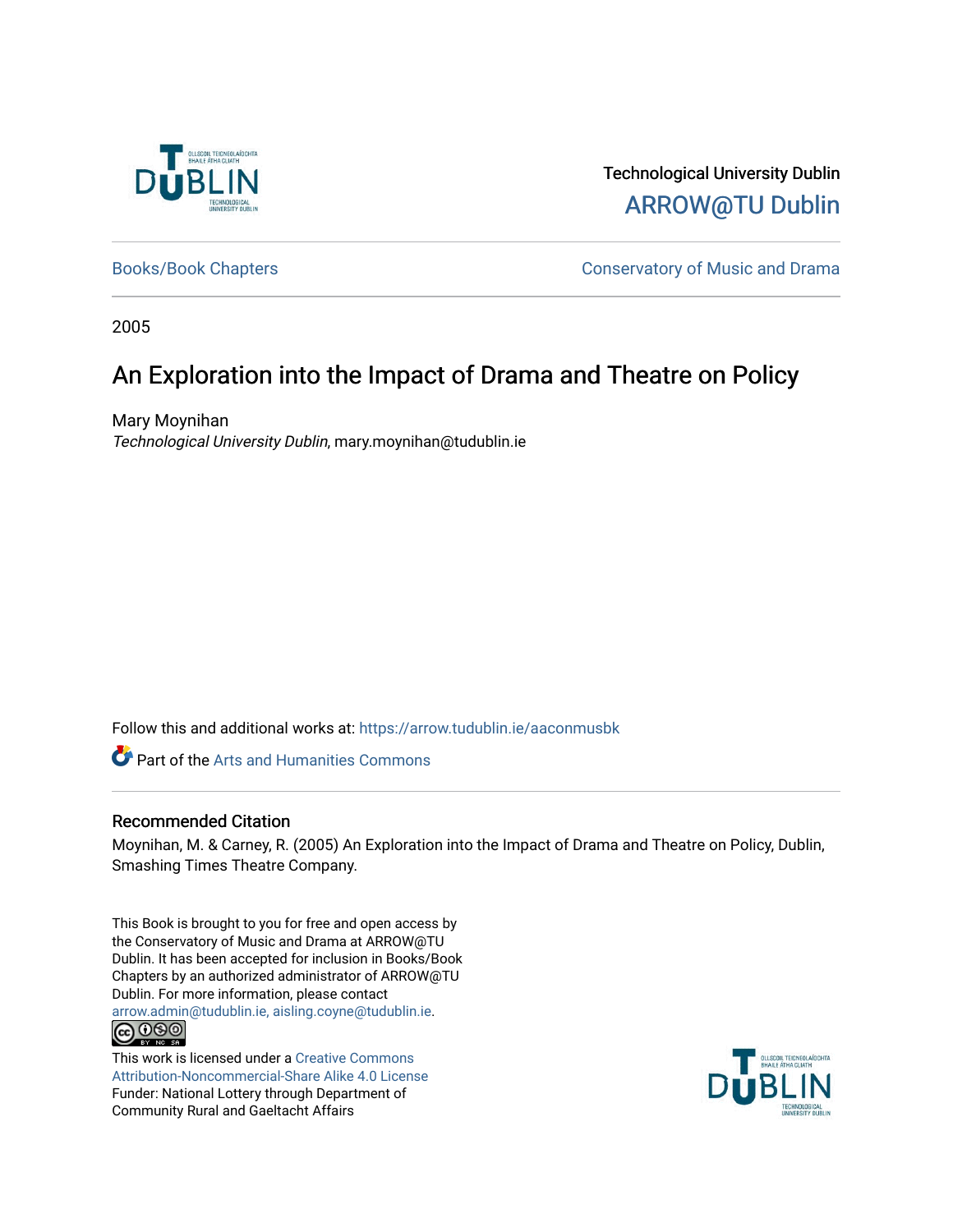# An exploration An exploration into the Impact of **& THEATRE** DRAMA 2, THEATRE

**FUNDED BY:**

The National Lottery through the Department of Community Rural & Gaeltacht Affairs

**PRESENTED BY:** Smashing Times Theatre Company Ltd

Coleraine House, Coleraine Street, Dublin 7 **Tel:** (01) 865 6613 **Email:** info@smashingtimes.ie **Web:** www.smashingtimes.ie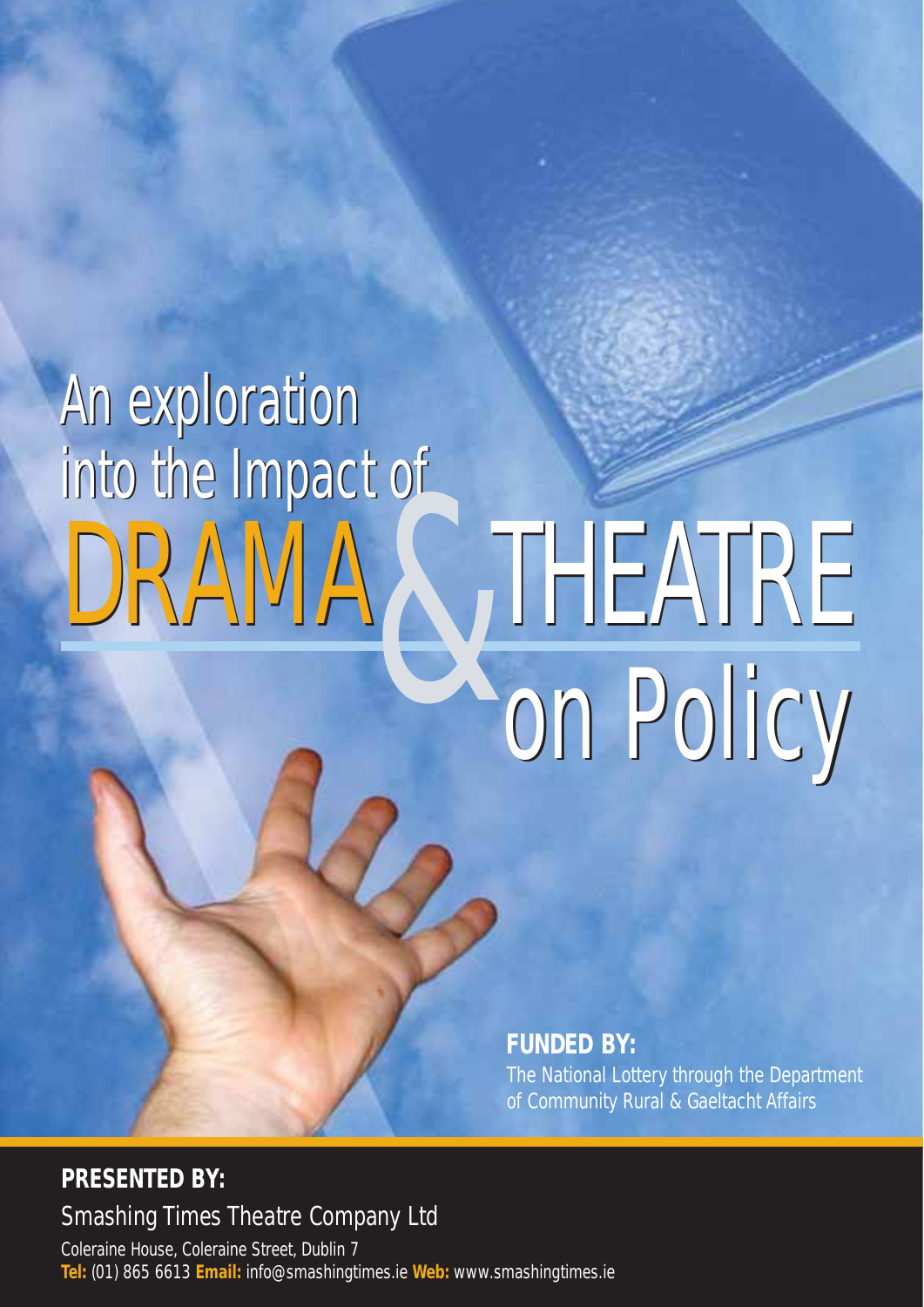he aim of this booklet is to begin a journey of exploration into the dynamics of drama and theatre and the relationship they can have in influencing policy. This booklet by no means sets out to provide all the answers – we hope through the initial research conducted that we can, in even a small way, encourage further discussion and research in relation to using drama and theatre to influence policy. Contained within is a summary of a larger report entitled 'Evaluation of the Impact of Drama and Theatre on Policy' prepared by Rose Carney for Smashing Times Theatre Company Ltd. **T**

Companies like Smashing Times…consistently produce work that is self-consciously political, work that seeks to provoke and engage debate about the way we organize society and our lives

*Village Magazine*

Smashing Times Theatre Company has a deserved reputation for exploring social issues with sensitivity and in depth... this work points the way rather than draws maps. Smashing Times must continue with it

*The Irish Times*

#### THE BOOKLET HAS BEEN PREPARED BY:

#### ROSE MC CARNEY

BBS (Hons) MMII (Grad) T.F.M. Ltd Derryvally, Ballybay, Co Monaghan

#### MARY MOYNIHAN

Smashing Times Theatre Company Ltd

In 2005, the National Lottery through the Community and Voluntary Grants Scheme, Department of Community, Rural and Gaeltacht Affairs awarded a

grant to Smashing Times Theatre Company Limited to undertake exploratory research to evaluate the impact of drama and theatre on policy. The purpose of the research was to:

Determine the influence, if any, drama and theatre has on policy. For example in relation to social policy; issues such as marginalisation, disadvantage, poverty and social exclusion. Identify national and international models of best practice, existing and recommended, for using drama and theatre to influence policy and

including work from Smashing Times Theatre Company Ltd. Begin to explore ways that drama and theatre can influence policy in the future and the supports required.

#### Research findings indicate:

Drama and theatre have the capacity to impact on policy. Some drama and theatre projects set out with a specific focus to influence policy – for example the techniques developed by Augusto Boal, the Brazilian theatre director and theorist.

Theatre, in an Irish context, can impact policy when influencing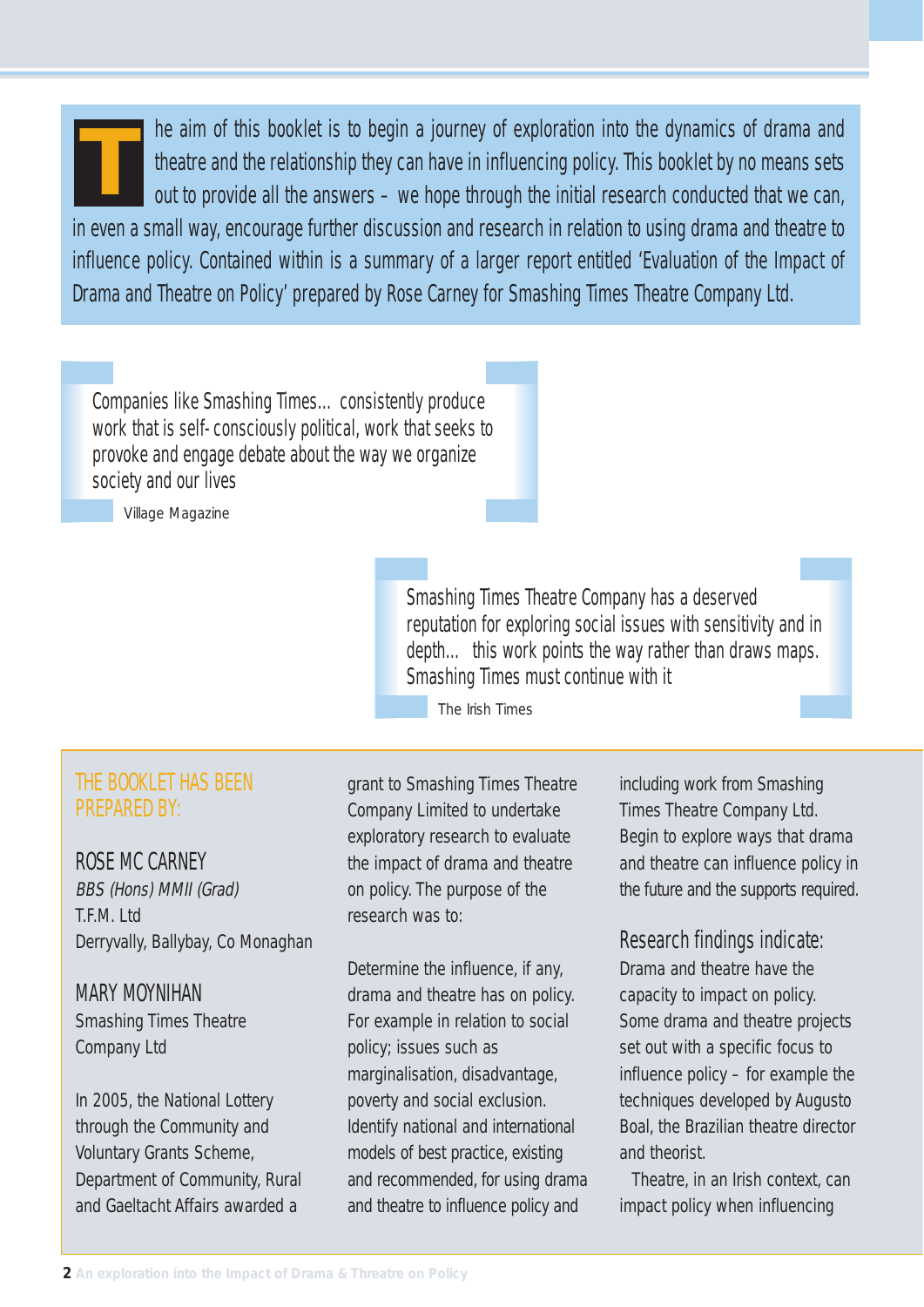

policy has been included in the strategic plan from design stage. Drama and theatre have not overly focused on policy influence as an issue, however the potential for participatory drama and theatre to influence policy is substantial, should the artists and participants wish to include this as an aim of the work at planning stages.

#### Research Indicators

Information was gathered through the utilisation of primary and secondary research, through the holding of a seminar and through liaison with those who have an

interest, vested and otherwise, in drama and theatre.

In August 2005, a questionnaire survey was conducted with professional practitioners involved in the arts and individuals and organisations working in areas designated as disadvantaged. Respondents were grouped under two categories a) professional practitioners and b) community context; as feedback from the two sectors though common in areas can be quite diverse in specific issues. The survey attained over a 50% response rate, remarkable given that from July until the

beginning of September is notoriously the holiday period. A seminar was held on 28 September 2005 at the Smashing Times offices in Coleraine Street, Dublin. Those participating in the questionnaire survey were invited to attend, together with additional contacts including University College Dublin. As there was an attendance of people from different areas of work including professional theatre practice, community development and education the seminar was structured as an informal discussion session.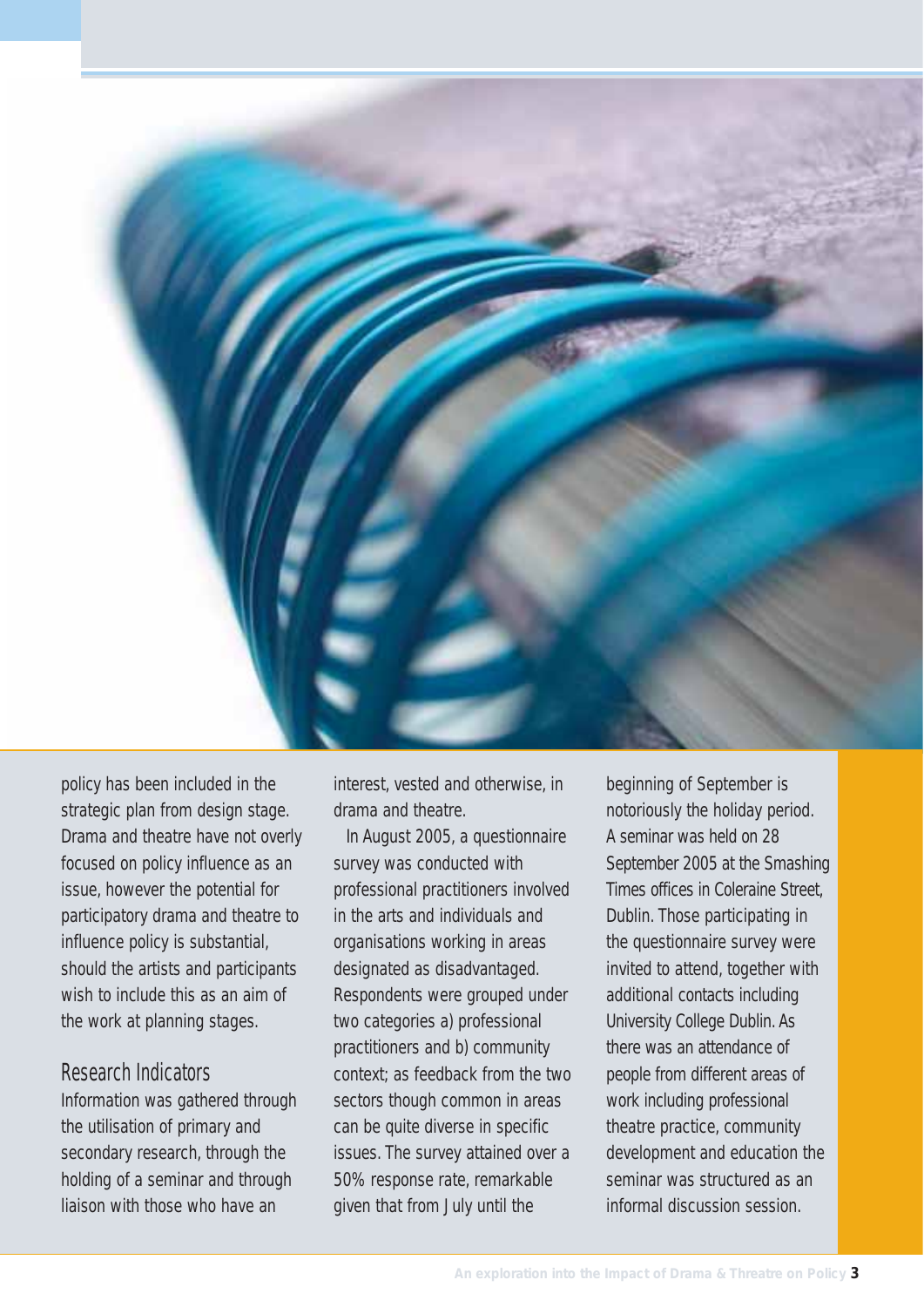### Smashing Times Theatre Company Ltd

Smashing Times is a professional theatre company committed to innovation, the creative process, artistic excellence, and equal participation for all. The vision is for a creative society where theatre is open for all to make or enjoy. The company was established in 1991 by a group of women actors who met at the Focus Theatre, Dublin. These women were interested in challenging the elitist position that drama and theatre sometimes holds in Irish society. The company develops and presents original professional productions and provides a forum for professional artists to work alongside people in many different contexts and communities.

#### Artistic director:

Mary Moynihan

#### Company Manager:

Freda Manweiler

#### Patrons:

Maeve Binchy, Tim Pat Coogan, Brian Friel, Robert Kee

#### Board Members:

Margaret Toomey, Gillian Hackett, Eric Weitz, Patricia Kennedy

#### Associate Artists:

Paul Kennedy, Andy Hinds, Chrissie Poulter, Ann Sheehy, Ena May, Carol Walsh, Wilma Nicholl

#### The company specialises in:

Developing original, professional theatre productions of a high quality to explore themes including social and political issues relevant to people's lives with an emphasis on the wide and varied spectrum of women's experiences. Developing high quality drama and theatre practice at a local level by (a) Implementing long-term

- innovative projects involving professional artists working in partnership with local communities and communities of interest and
- (b) Working in partnership with a range of organisations and agencies to actively promote inclusiveness and participation in drama and theatre practice. The provision of expertise and training to a wide range of people and organisations throughout Ireland including accredited training at third level through University College Dublin. Using drama and theatre for transformation and to promote social justice. The company has long-term expertise in developing models of best practice for using

drama and theatre to promote peace building and reconciliation and for anti-racism work.

Smashing Times have been at the forefront in designing, developing and delivering professional pieces of work, with a particular focus on addressing issues such as social exclusion, disadvantage, poverty and marginalisation in their emerging forms and in bringing drama out to a

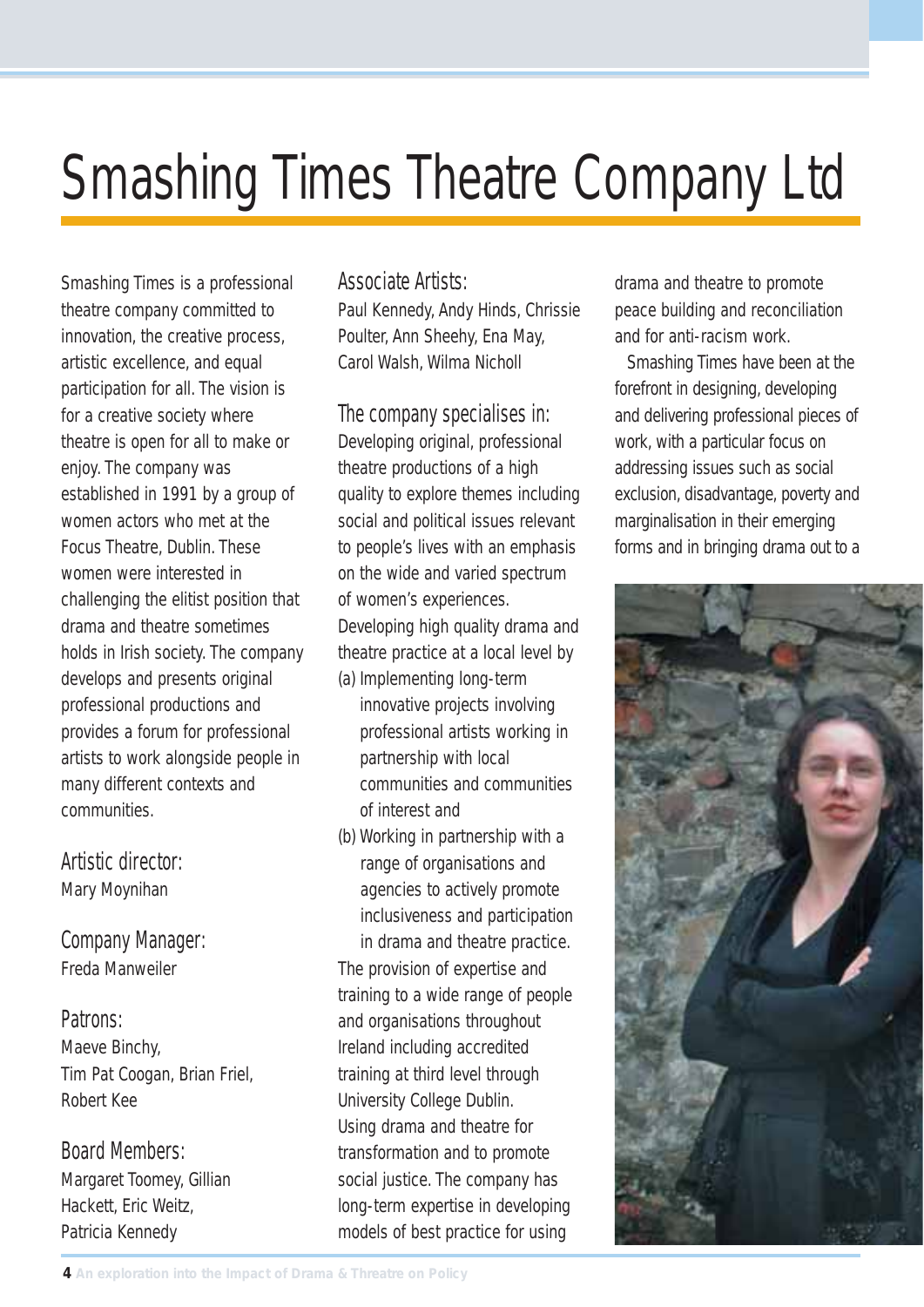wider audience where anyone can participate and enjoy.

Projects include Women Acting for a Better World which uses drama workshops and a professional theatre performance to explore the experiences of women in war and Acting for the Future, a project using drama workshops and a professional theatre performance to promote positive mental health and to raise awareness of issues surrounding suicide and suicide prevention.

Smashing Times runs Drama in the Docklands, an ongoing Dublin

Docklands Development Authority programme that promotes creativity and access to theatre skills in the docklands area of Dublin and is run with City Quay National School and St Joseph's National School, East Wall.

Smashing Times runs two accredited training programmes in partnership with the Mid-Ulster Women's Network and The National University of Ireland/University College Dublin – the accrediting body. The programmes are the Certificate in Community Drama and the

Diploma in Drama Facilitation Skills. The latter is the first course in Ireland to provide accredited training at university level for drama facilitation within a community context.

The training is funded by the Cross-Border Consortium under the EU Peace 11 Programme as part-financed by the UK and Irish Governments and aims to develop the use of drama and theatre to address peace building and reconciliation.

Smashing Times Theatre Company is supported by Dublin City Council.

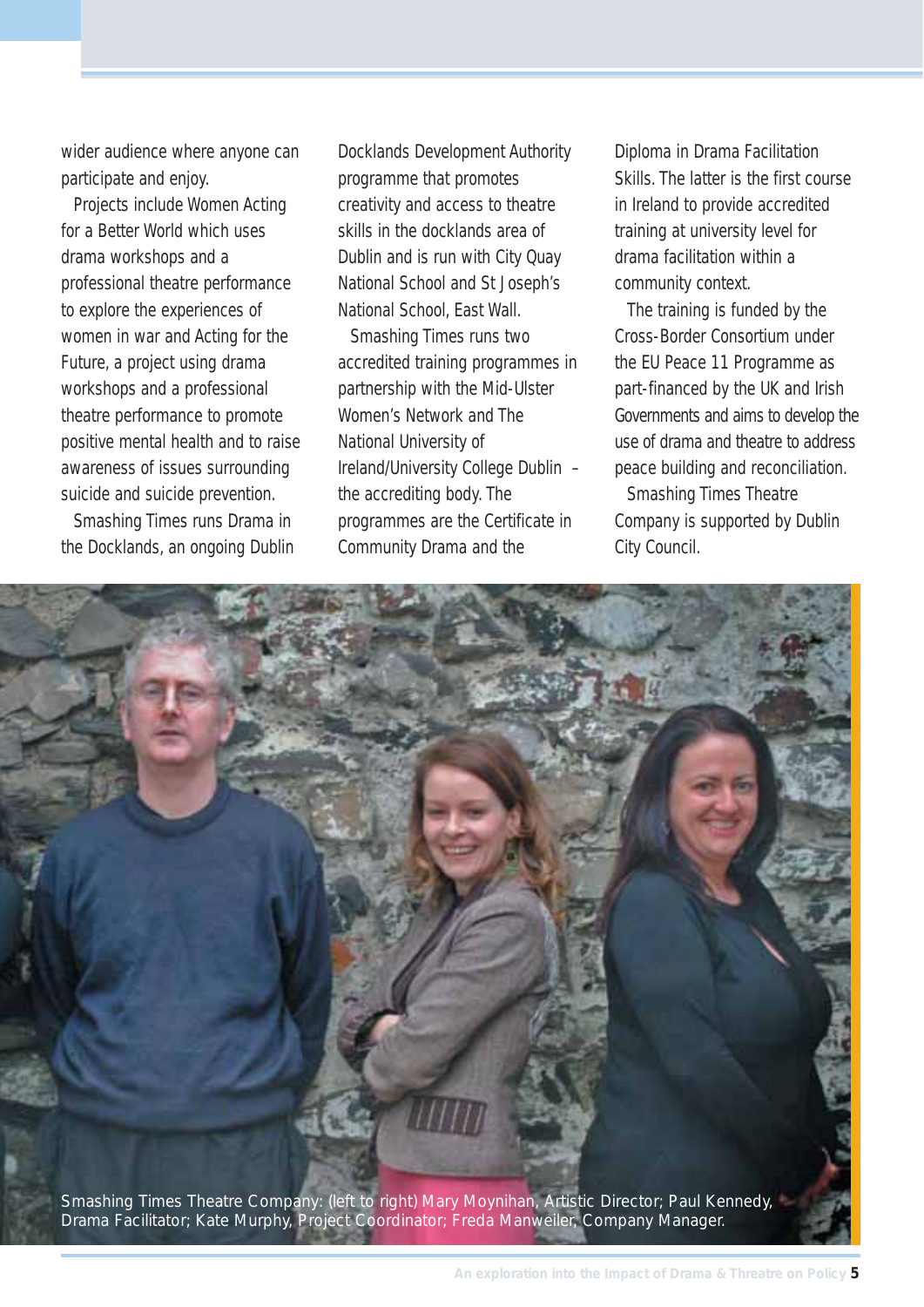## Drama and Theatre as an Art form

For the purposes of this booklet, the term drama refers to the drama workshop process; the methodology is drama and there is usually not an audience, everyone takes part in the workshop. It can be described as "a collaborative event" (House of Games, page xv), which might have one of the following objectives: recreation, learning, experimentation, debate, confidence building, and research into social conflict or even devising a play.

The professional drama facilitator guides the drama workshop process and "facilitates, that is, 'makes easy' the task of seizing the theatre language" (House of Games, page xvi), "not quite a teacher nor a director" (House of Games, page xiii). The people taking part in the drama workshop are referred to as participants.

The term theatre refers to the production and presentation of a professional piece of work by one or more actors to a public audience.

Drama/theatre in the community can incorporate the activities of professional artists and artistic companies who contribute to the community, by using drama and theatre as creative processes involving local participants working in collaboration with the

professional artists.

This document focuses on the use of drama and theatre in the contexts of both professional and community theatre practice and in that area where professional and community theatre practice intermingle.

In relation to the term 'community', there are many different types of communities and communities of interest. Some communities are fixed, others are fluid, a community can be a specific group of people, family, friends, it can be a community of interests or experiences, and it can be local, national or international.

Drama and theatre in a community context along with other art forms fall under the umbrella title of what has been referred to at varying times as participatory arts, community arts, arts in context, audience access etc. Regardless of titles, the work is about professional artists working in partnership and collaboration with a diverse range of people, in diverse settings, through multiple and creative ways of working. There are many different models of participatory arts practice and rather than using exact definitions it is better to describe core values that underpin the work such as collaboration,

partnership, participation, inclusiveness, equality, openness, risk-taking and experimentation.

Although influencing policy is a main focus of this booklet, influencing policy is not always a part of drama and theatre. It is only where the individual, group and/or organisation (artists and/or participants) sees policy influence as an issue that it may then be incorporated into the aims and desired outcomes of a particular project.

In the experience of Smashing Times, we believe that the emphasis should always be on the quality and integrity of the artistic process and ensuing artistic benefits while also recognising transformative benefits. This booklet does not intend to infer that the arts is all about policy influence, and nor should it be. Using drama and theatre to raise awareness of a particular issue is an exciting process, however, the artistic process should always remain central and primary importance be given to the artistic merit, content and process. If policy becomes the sole focus, then the art is secondary and that is of no benefit.

Smashing Times Theatre Company is made up of professional artists and the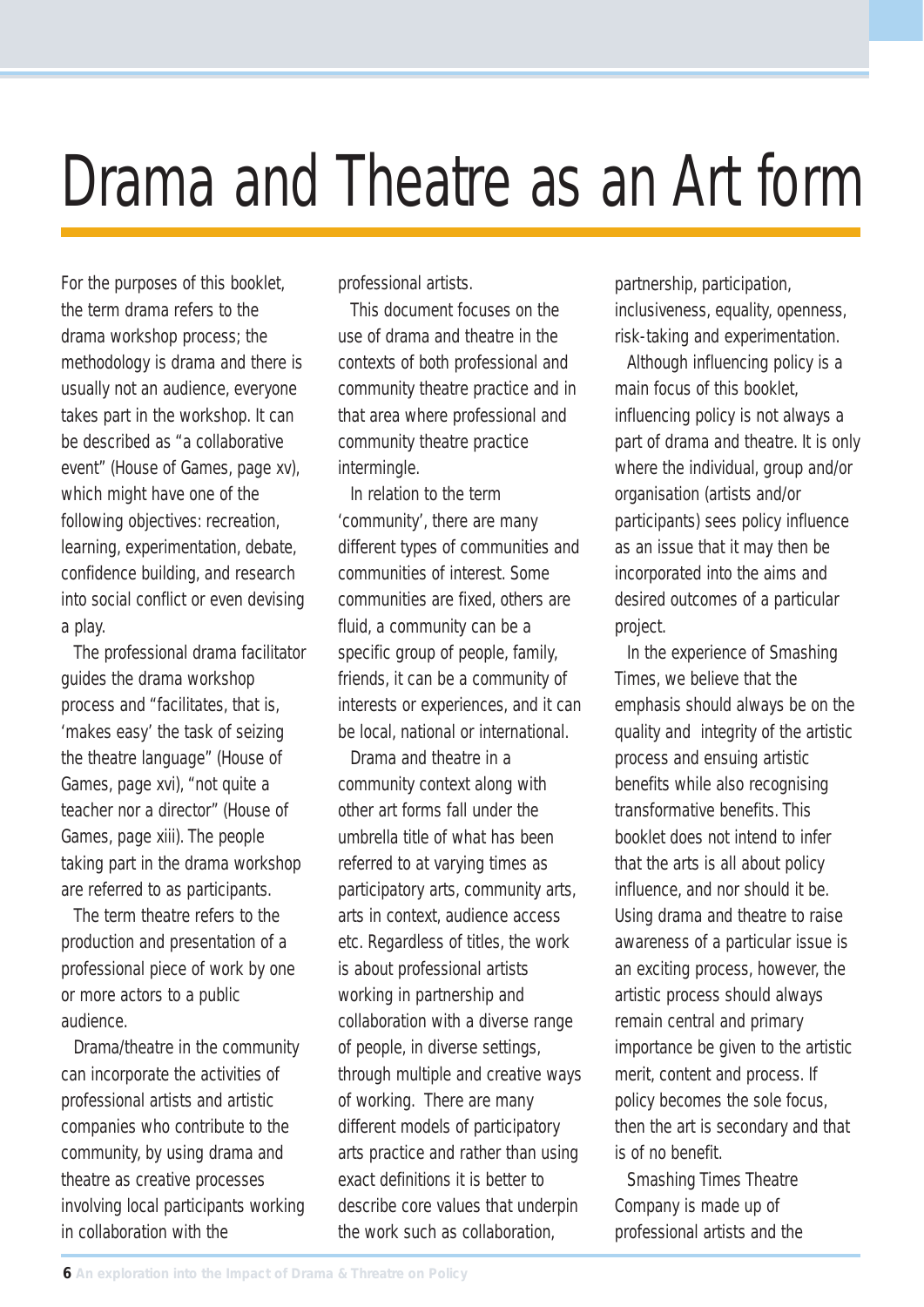company produces professional theatre productions. The company is also equally committed to working in partnership with a diverse range of people and communities and is constantly evolving new and innovative creative processes that involve local communities and communities of interest working in collaboration with professional artists. Although a leaning towards issue-based work has evolved naturally over the years, artistic and creative processes are always to the fore as we are primarily an arts organisation and the artistic process must remain central. However, there is a powerful creative energy in a theatre that wants to support social change. As Peter Brook says, "the wish to change society, to get it to confront its eternal hypocrisies, is a great powerhouse" (The Empty Space, page 70).

#### What is policy?

When one says policy, what do you think of? A governmental action? Or do you think of something maybe closer to home, maybe your organisation has a recruitment policy?

Policy as described by the Oxford English Dictionary is: "a course or principle of action adopted or proposed by an organisation or individual" The origin of the word is the Greek politeia "citizenship" from polis "city".

Policy is a very broad term and can be applied to a number of



courses of action. Policy can be organisational, legislative, public, or governmental. For example:

Organisational policy – different policies within the organisation: Health & Safety Policy (Businesses); Artistic Policy (Arts Organisations): Equality Policy (Commercial & Community Organisations). Legislative: for example: International (European Court of Human Rights); National (Governmental); Regional (Health System); Local (Local Authority).

#### Why would you want to influence policy?

There are potentially an infinite number of reasons as to why an individual, organisation or group would 'like' to influence policy:

It may be that there is a specific issue where it is felt a different approach and/or procedure would work better but needs a cohesive agreed approach to be

implemented successfully – e.g. implementing a speed limit on a main road, running through a builtup area.

It may be that a whole group of people (population, town, city, county, company) can see a viable way of doing something in a better way which is not currently being employed – e.g. lobbying, referenda.

It may be that you see a wrong doing and you want to see it corrected.

It may be that you want to improve a situation, possibly for yourself, for your family, for affected persons, your community or for your country – for example incorporating the Arts into health strategies for the elderly.

#### Understanding the Policy Machine

The parameters of this booklet cannot facilitate a comprehensive guide to the various methods to influence policy; that will require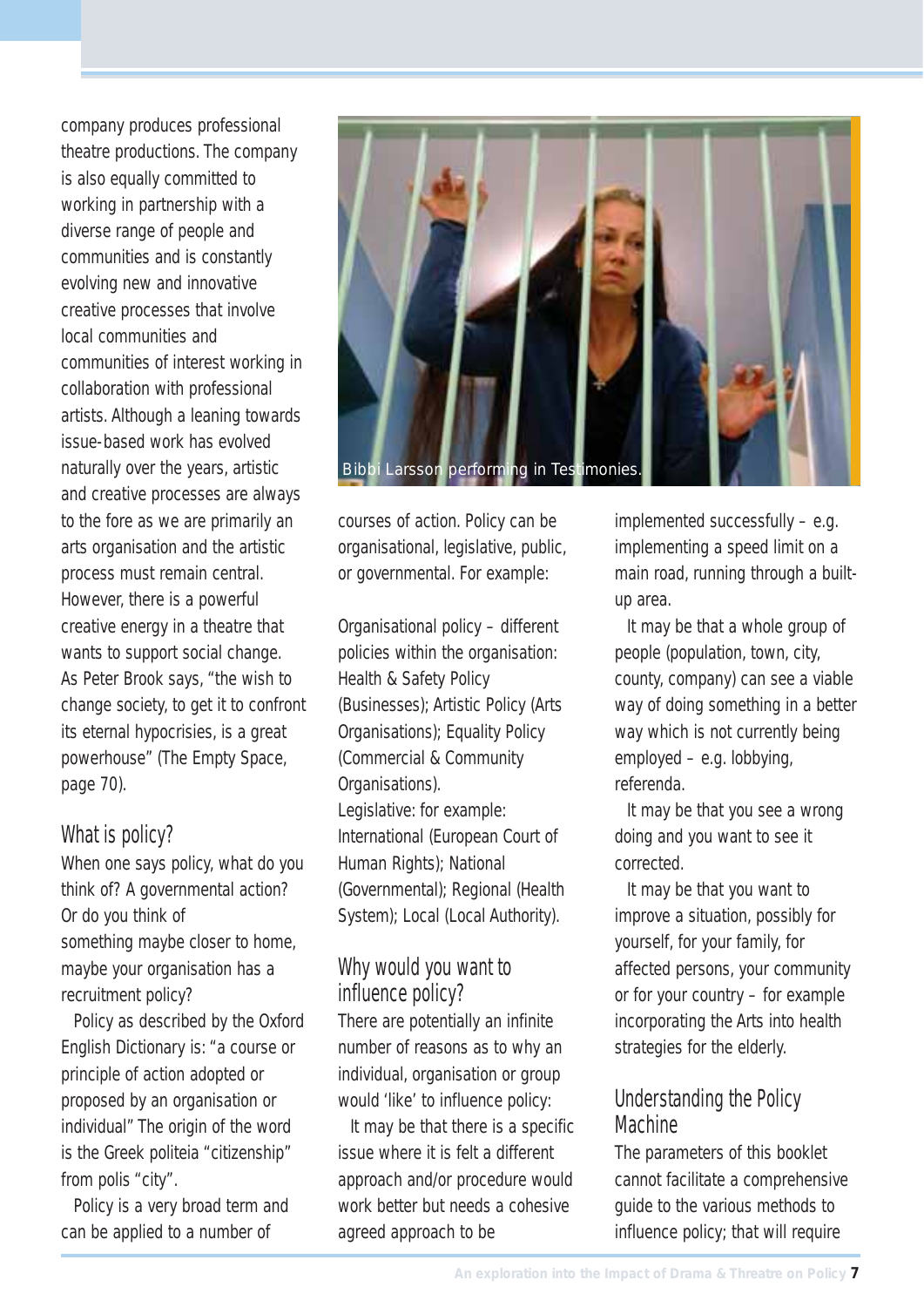

follow-on research and documentation. However there are a couple of areas of food for thought:

Though policy comes in many forms, the general characteristics are the same and relatively the same approach can be applied. Research how the policy you wish to influence is developed, implemented and reviewed. Who are the policy influencers? How is the policy developed, what are the factors involved?

The policy process represents a number of elements – a series of interconnected mechanisms – systems of governance, political priorities, institutions, legislative process, negotiation processes, research, policy development, information dissemination.

#### A Sample of Potential Policy Influencers:

- Green papers, strategic reviews of government services
- Attending consultation meetings & making submissions
- National annual budgets
- Lobbying social partners
- Proactive lobbying with government & statutory bodies meetings with political parties & key policy makers, publicise results of research
- Referendums
- Voting and participating in local parties
- Local and general elections
- Joining local community fora
- Joining and building collective campaigns
- The media
- Information sessions
- Holding conferences
- Informing institutions and civil servants

#### Principal Outcomes:

Research conducted indicates drama and theatre has influenced policy for example on a local (Drama in the Docklands) and international basis (Augusto Boal). Drama and theatre have had a direct influence on policy in an Irish context and in a global context; at home it may be micro policy (local authority decisions) with some affect on legislative policy (Department of Health) but it is in the global environment that we see drama and theatre truly influencing policy through the work of Augusto Boal (see below for further details).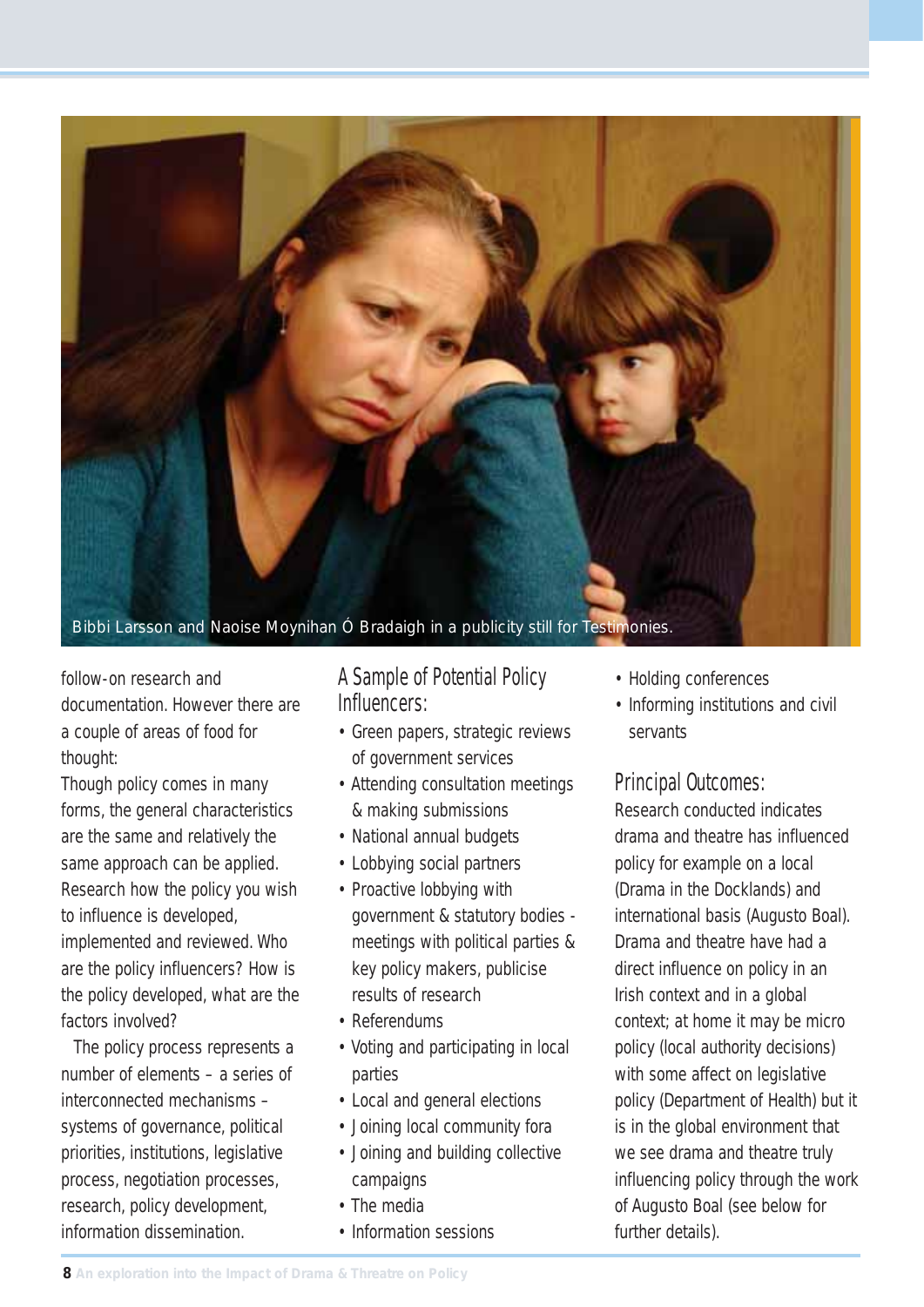It would appear that the more 'thought out' the policy influence objective, the greater the success. Evidently well-structured and organised pieces of work can affect and influence policy particularly when policy influence is part of the project's initial aims and objectives. For policy influence to take place a) develop a clear message b) the message is of significance c) the message is presented in a form comprehensible to the policy influencers d) the message portrayed is within the remit of the policy influencers and e) the outcome affects a significant number.

However the overall potential for groups and organisations involved in drama to influence policy is possibly not utilised to its fullest. Drama and theatre is a very powerful tool; with the capacity to motivate. It has the ability to make tangible the issues and concerns which on paper would not be fully appreciated by the reader (policy influencer). However, research has indicated that while there may be a knowledge of policy itself there is a lack of knowledge of how the policy machine works in practice. Participatory drama and theatre practice has the potential for providing local communities and communities of interest with the "artistic means to collectively and democratically express their concerns and passions in their own, albeit aesthetically mediated, voices" (Community Theatre,

Global Perspectives, page 255). Drama and theatre can have an impact on breaking down barriers of marginalisation and disadvantage and can be used as a tool for empowerment with local communities and communities of interest. This requires long-term work so skills can be passed on. The increased participation and the resultant benefits (confidence building, awareness raising, empowerment etc) may play a role in instigating social change over time.

As a direct result of participation in community-based drama and theatre practice, marginalised groups, some of whom are homeless people, have been accepted into the Theatre Studies course in DCU (though not a policy influencer – this aspect and other similar benefits needs to be recognised).

Drama and theatre projects that involve local communities can develop new, independent, initiatives for social change. For example after a project conducted by Smashing Times finished (Women Acting for a Better World), a number of local women who were involved went on to establish a cultural group consisting of both men and women and established a series of workshops with professional artists to explore various arts forms such as photography and how those art forms could be used to explore social issues in the community (though not a direct policy

influencer – this aspect and other similar benefits needs to be recognised).

Drama and theatre projects taking place with local communities and communities of interest have shown potential for influencing policy – even when policy influence is not a part of the original aims and objectives. However, for the project to be developed to incorporate policy influence (if this is what the arts organisation wish), policy influence needs to be included as a direct aim at the planning stages of each project. This requires a stronger awareness of what policy is, how it can be influenced, access to training in processes that can be applied and funding for the additional work.

Access to professional drama facilitation of a high standard is essential to ensure quality arts practice at a local level and the work needs to be of a high quality. well organized and structured. In addition, having access to a professional drama facilitator/artist with knowledge and/or experience of using drama/theatre to influence policy can assist local organisations that may wish to use drama/theatre for policy influence.

Drama and theatre can provide an exciting and innovative forum for bringing people's opinions to the policy-makers. For example developing a 'devised' performance to create awareness on a specific issue and then inviting politicians and other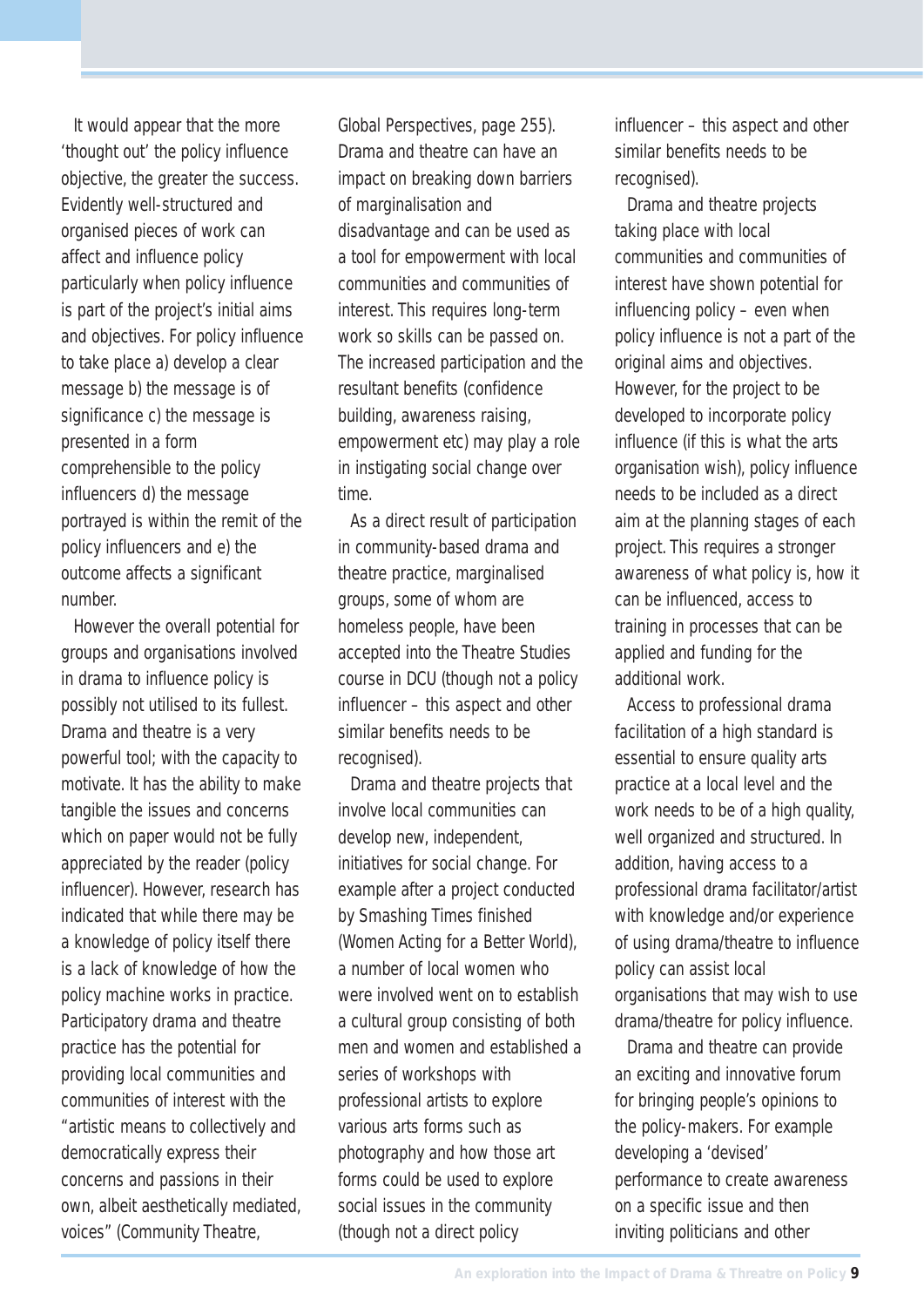relevant people to the performance and a post-show discussion or, alternatively, staging the performance in a high-profile location such as Leinster House or for local and/or national elections.

Ways forward may include: to encourage those wishing to influence policy through drama and theatre to consider existing models such as Augusto Boal's 'Legislative Theatre' with a view to modifying the archetype to be used in an Irish context; and for artists and participants who may wish to use drama and theatre to influence policy to come together to develop their own approach - perhaps using the work of Augusto Boal as a starting point.

Funding is a significant issue with specific reference to funding for professional arts organisations involved in participatory drama/theatre practice and for local organisations involved in community drama and theatre practice. There is a lack of support, particularly from the Irish Arts Council. Participatory drama and theatre practice needs wider recognition as an art form in its own right and more substantial, long-term support. For example there is a difference between the focus of the Northern Ireland and Republic of Ireland Arts Councils in relation to community arts practice. In Northern Ireland the community arts budget is the second biggest budget of the Northern Ireland Arts Council while in the Republic of Ireland the Arts

Council mainly fund professional drama and theatre practice and while they do support outreach and participatory arts practice, there is a lack of substantial, long-term support for professional arts organisations that put participatory drama and theatre practice at the core of what they do.

Many participatory-based or issued-based arts projects are funded through a small array of funding institutions whose core focus is not necessarily arts oriented. While this funding is welcome and should be continued, funding bodies dedicated primarily to the arts have a central role to play in funding participatory-based or issue-based arts projects. Participatory arts practice should be recognised by the Arts Council as equal to other art forms (parity of esteem) and merits financial support (particularly revenue funding of three to five-year cycles) for long-term work particularly for artistic companies such as Smashing Times which put outreach at the core of what they do and who are developing proven models of excellence and a level of specialisation in high quality participatory arts practice.

There is a worrying trend whereby (a) funding for participatory arts is mainly towards mainstream professional arts organisations with an outreach programme, but the outreach is not at the core of what the company does and (b) the outreach work tends to consist mainly of

one-off or short-term communitybased projects, rather than longterm work which is essential if skills are to be passed on and genuine empowerment is to take place. One-off or short-term workshops and projects are beneficial and worthwhile but access is not honoured if funding is mainly given to this type of work. Is there a danger that companies will start to do outreach, particularly short-term work simply because it is now expected for funding purposes? Hopefully groups and organisations, through this and other research, will influence funding policy to include more support for long-term participatory arts/community arts practice. The provision of accredited training (for example the Smashing Times Diploma in Drama Facilitation Skills, accredited by University College Dublin) will ensure quality of best practice as drama and theatre in local contexts gain the recognition they deserve.

Agencies such as the Arts Council of Northern Ireland and the Arts Council (Republic of Ireland) have well-defined policy plans: organisational policy, artistic policy and influencing policy around issues that affect them and their members. It would appear that those artists and arts organisations involved with the councils may benefit from this as a knock-on affect, perhaps the provision of ongoing advice and assistance supporting organisations to include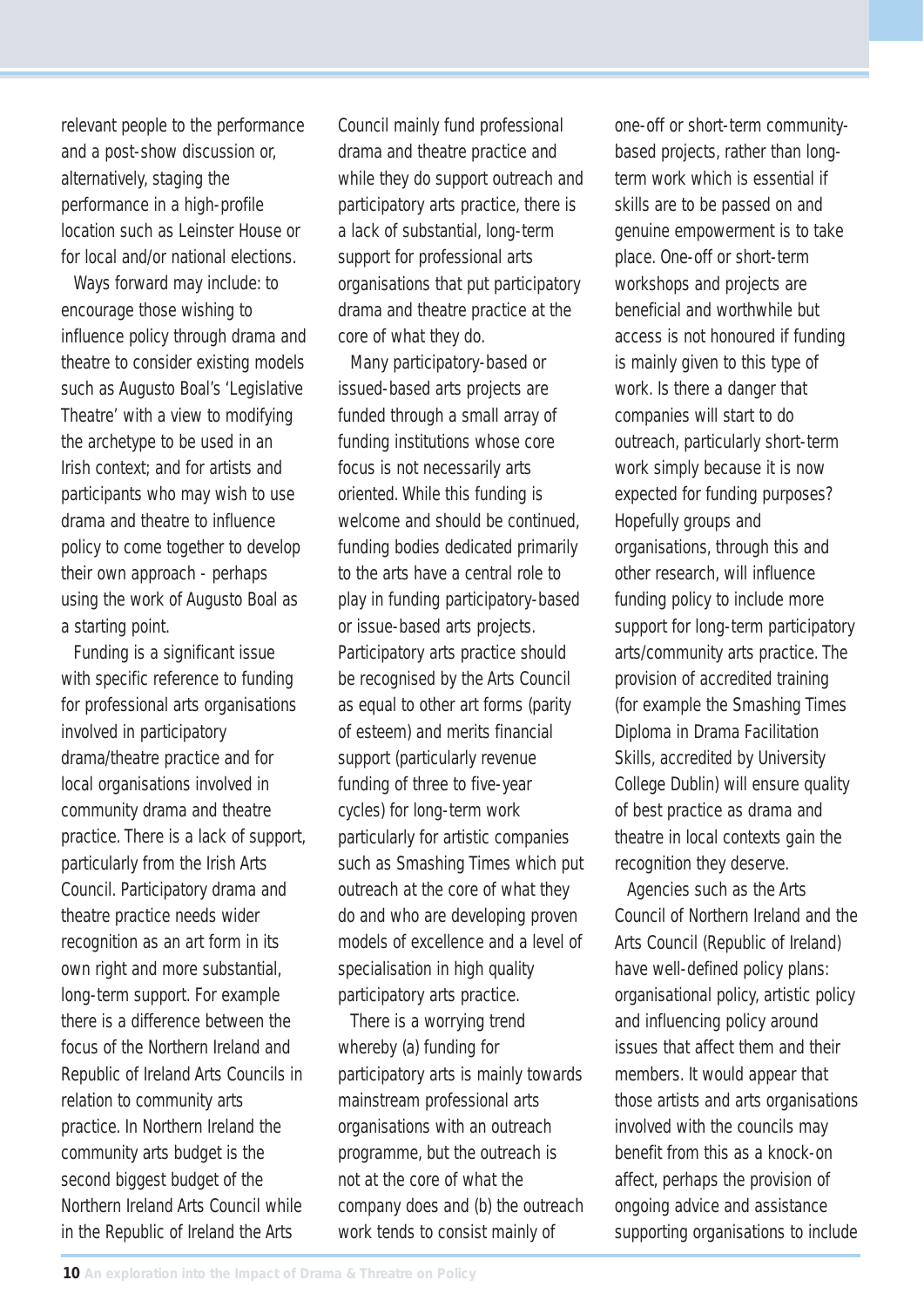

policy as a directive within their overall structure. An organisation wishing to influence policy on a specific issue needs a structured plan detailing resources required, actions necessary, etc and they will benefit from the experience of working on their own internal policy plans and putting in place well-defined internal policy structures around, for example organisational development and artistic policy.

Arts organisations and support groups are already doing work in terms of policy influence such as lobbying government departments on specific issues or lobbying for increased funding overall for the arts: organizations such as CAF (Creative Activity for Everybody, an umbrella organisation for community arts in Northern

Ireland) whose activities include lobbying for improved support for community arts practice and holding international conferences to promote awareness of models of best practice both local and global; and Create, a leading national arts support organization providing services for arts development and practice in Ireland. Further research is required into how arts strategies are developed and cultural policy is promoted. Also, organising collective campaigns (arts organisations working together) can collectively create a stronger voice when advocating for policy change.

This booklet and the report it is based on are only a first step, and further research is required so that the potential to influence policy is

fully exploited. A second stage involving conclusive research is required to (a) identify and detail the specific supports and resources required (initial research has indicated that support systems are required to assist drama and theatre to influence policy, however, further research is required to develop these further) and (b) devise and develop a comprehensive manual on the 'how to' which will further enhance the potential for policy influence.

The second stage of research should identify all the supports and resources required to assist organisations in influencing policy if that is what they wish to do; actions, procedures, financial, models of good practice both national and international, training processes, etc.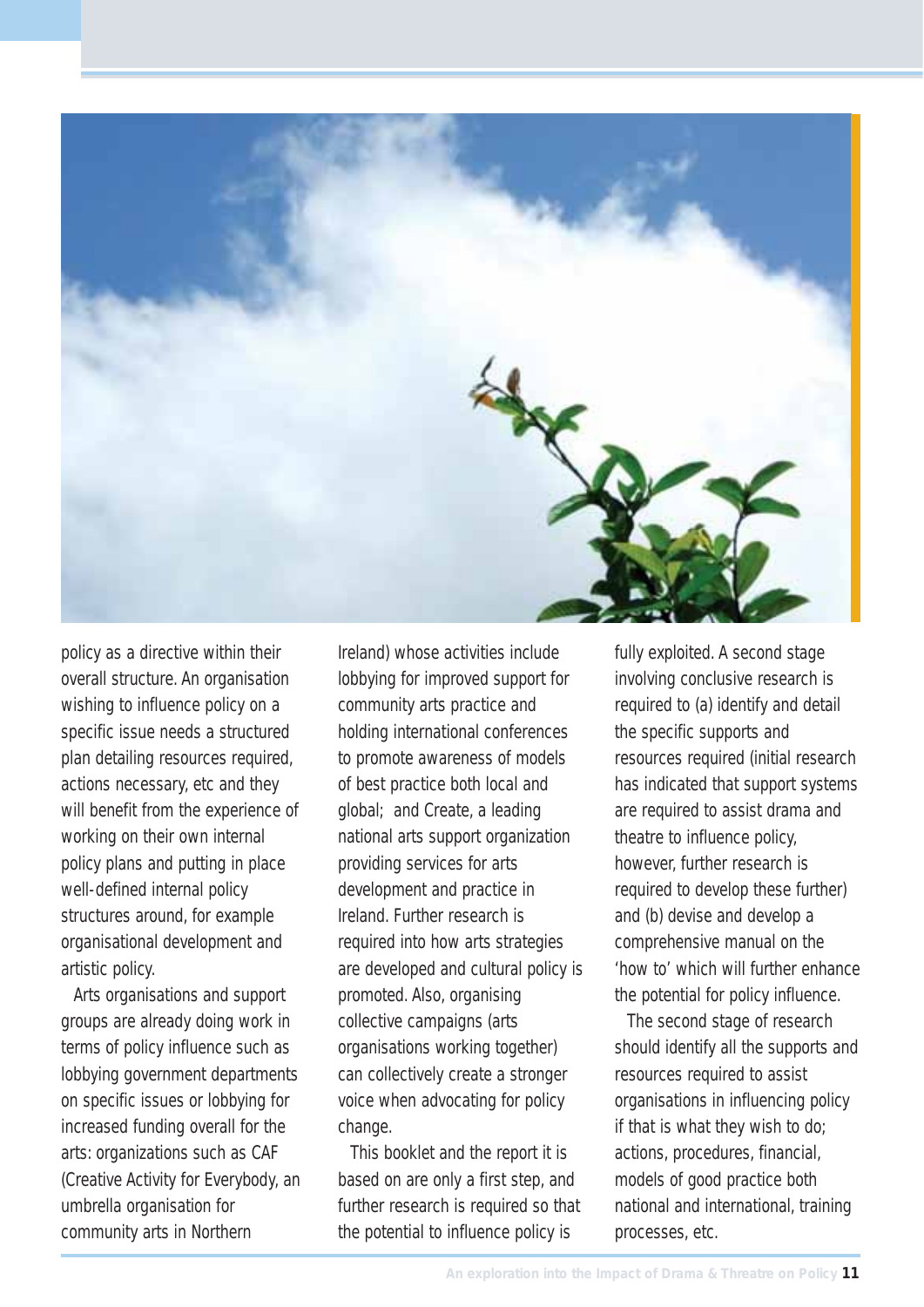### Using Drama and Theatre to influence policy

#### ALL OUR FUTURES – UNITED KINGDOM

In the United Kingdom, a report entitled All Our Futures: Creativity, Culture and Education was published in 1999 by the National Advisory Committee on Creative and Cultural Education (NACCCE). The report proposed a "radical revision of the education system, placing creativity at the centre of all subjects"

(www.artscampaign.org.uk) and was the result of a national inquiry commissioned by the Secretaries of State for Education and Employment and for Culture, Media and Sport. "The Report argues that a national strategy for creative and cultural education is essential to unlock the potential of every young person in order for them to have the opportunity to contribute to the country's economic prosperity and social cohesion."

The report was submitted to the Secretary of State for Education and Employment and to the Secretary of State for Culture, Media and Sport. In 2000, the UK Government returned with a wellpublicised, documented response stating that the report had an excellent analysis of the role of creativity and culture in education and gave a commitment to enhancing the place of creativity

and culture in education.

In 2000, the National Campaign for the Arts (NCA) received funding to publish a summary of All Our Futures with a view to ensuring that "all our teachers, arts practitioners and the general public will have access to this information"

(www.artscampaign.org.uk). The NCA was established in 1985 and aims to lobby and advocate government on behalf of the arts. The NCA received funding from the Calouste Gulbenkian Foundation and the Paul Hamlyn Foundation to produce 100,000 copies of the summary for distribution free to teachers and school governors throughout the country. "Since the publication of the summary the NCA has lobbied policy makers in the Qualifications and Curriculum Authority (QCA), Teacher Training Agency (TTA), Department for Education and Skills (DfES), Department for Culture, Media and Sport (DCMS), Ofsted – the Office for Standards in Education, and local education authorities up and down the country."

With regard to the All our Futures report, many organisations, government departments and officials have endorsed the recommendations in the report and the NCA and other organisations

continue to campaign for a full implementation of the report's recommendations. In response to the initial report, the Qualifications and Curriculum Authority (QCA) were asked to look into teaching and learning practice in the classroom, including projects focussing on creativity and the arts and the DCMS and the QCA have since developed a number of important initiatives to promote guidance on how to develop the arts and creativity in schools.

#### DRAMA AND THEATRE AND COMMUNITY DEVELOPMENT

In 2000 in the Republic of Ireland, Smashing Times commissioned an evaluation to assess the impact of the Smashing Times drama/theatre outreach programme on community development and the individual participants involved . The study, undertaken by Deirdre Toomey, found that the work had a core influence on community development. While not evaluating the impact of arts programmes on policy issues, the report itself became a policy-influencing tool. "It was envisaged that the potential role of community arts in combating issues of poverty and social exclusion would be highlighted with a view to informing relevant policy makers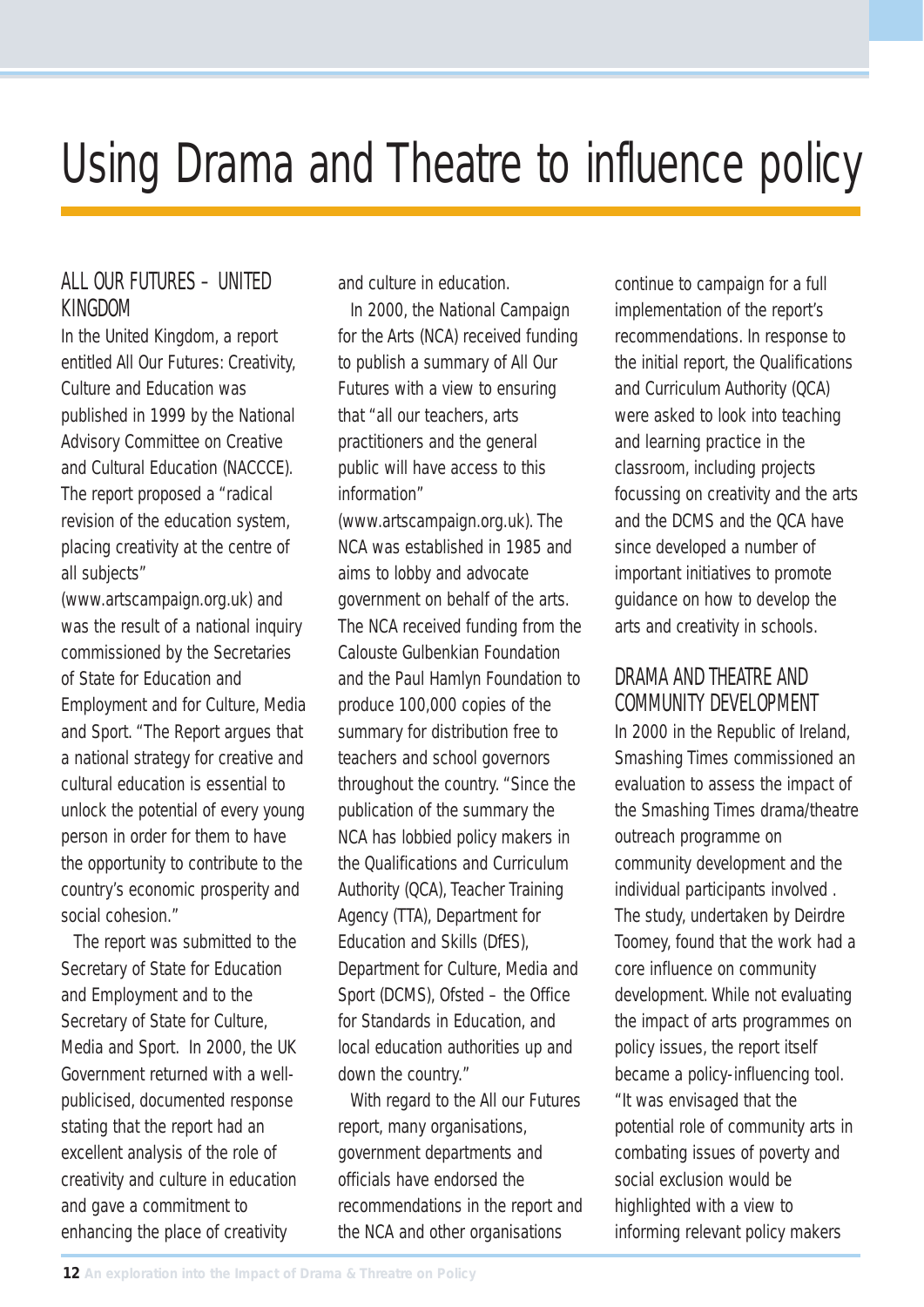

and encouraging the development of programmes that utilise the arts in this way."

Within the broad realm of social policy, research indicates that marginalised and the socially excluded are less likely to participate in or attend arts performances "Evidence indicates that few of those on low incomes attend arts events. In the context of the above it would seem crucial that forums are provided within areas of social and economic disadvantage to allow people to explore their cultural identity and examine issues affecting their lives. Community arts is one

means of encouraging participation in the arts and is particularly useful in that it has much in common with community development which, largely due to the fact that it involves people in decision making on issues that affect them, has been recognised as an important tool in combating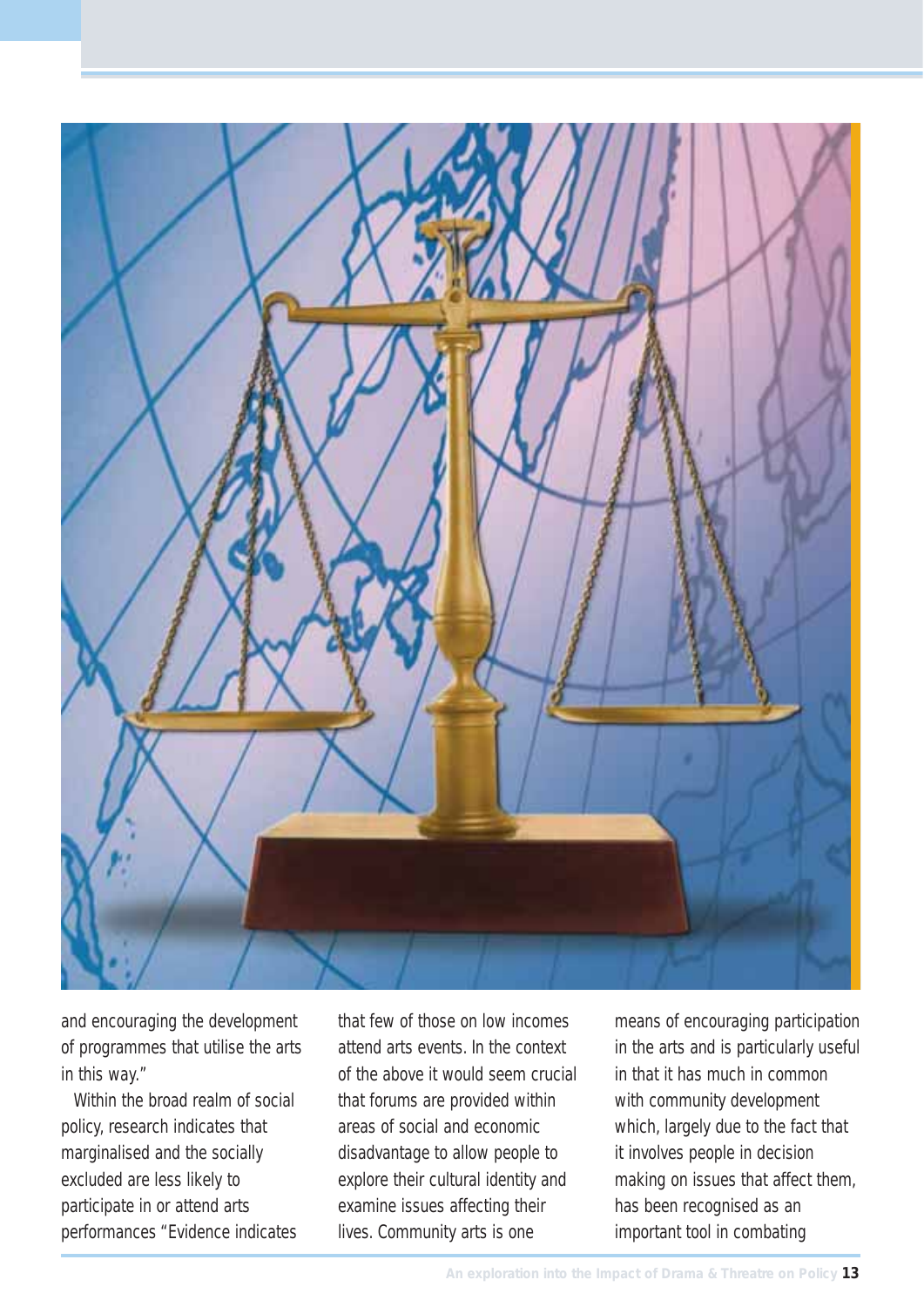

poverty and social exclusion."

The report finds that participatory arts practice…being as focused on the process as the event itself, coupled with the corresponding association to community development, encourages more participation from excluded and marginalised communities / individuals. "Community arts practice has proven to be a valuable means of enabling experiences of the arts for people living in poverty and experiencing disadvantage…Not alone can participation in such arts activities be central to the development of the individual, it can also contribute to a community development process."4

Overall the evaluation report found that "in terms of power relations and participation; evidence of the use of drama to influence policy was not hugely significant, though its potential was recognised". Furthermore, "while there was little evidence of community drama groups attempting to influence public policy through their work, there was some indication that participants in drama groups can affirm and assert their own cultural identity through workshops and performances, in that the work tends to focus on everyday life and issues relevant to their local community. The emphasis on cross-border work illustrates an increased understanding between the drama groups in the North & South of Ireland".

**14 An exploration into the Impact of Drama & Threatre on Policy**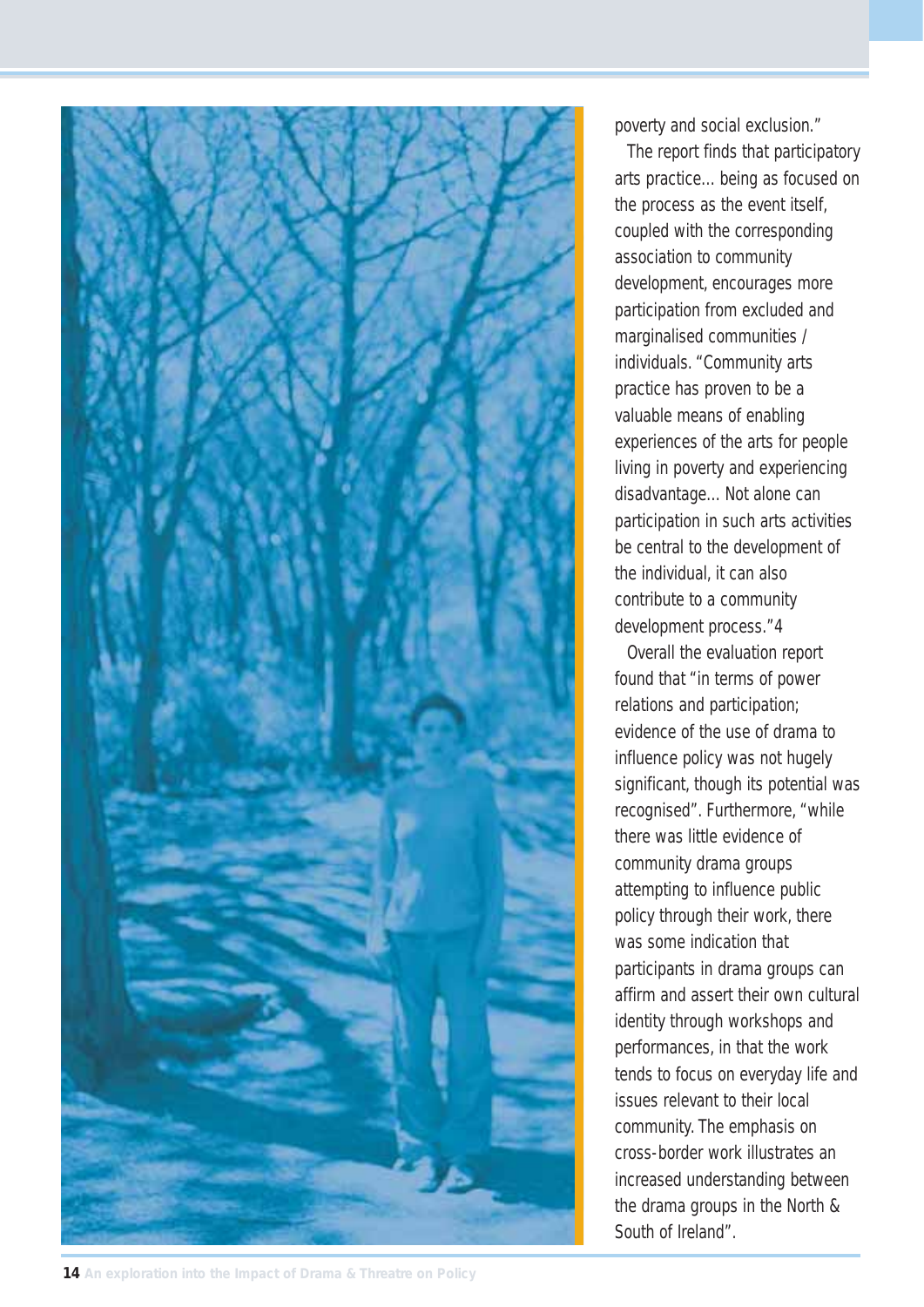This, coupled with other findings arising from the evaluation, would lead one to believe that there is potential for drama and theatre in local contexts to affect and influence policy, however, additional support services and funding are required for this to be developed further.

#### PRACTICAL EXAMPLES OF LISING DRAMA AND THEATRE TO INFLUENCE POLICY

The following are examples only as the scope of this research does not allow for detailed case studies:

In Northern Ireland, residents were unhappy at vehicles parking at their front doors and devised a video Our Street is not a Car Park. The video was sent to the Department of the Environment and without delay double yellow lines were marked outside their homes – impacting on local authority roads policy.

Smashing Times Theatre Company run Drama in the Docklands, an ongoing Dublin Docklands Development Authority programme that promotes creativity and access to theatre skills in the docklands area of Dublin. For four years, the children from City Quay National School, City Quay and St. Josephs National School, East Wall have enjoyed a full programme of events in relation to drama and theatre practice.

"This programme is hugely successful and should be

introduced to 2nd and continue with 5th class…

Parents/guardians/children 'sing its praises' all year long. Long may it continue…The overall response to the drama programme…continues to be extremely positive. As the curriculum is changing the teachers can see the benefits of drama and how it supports and provides added value to the curriculum. There appears to be a great need for teachers (particularly those not recently graduated) to receive training in using drama in the primary classroom. This would allow for the benefits the children experienced on this programme to be received by a wider audience. It was felt that the drama workshops have assisted the children with the development of a positive selfesteem and this has translated into a positive attitude to learning."

As a result of the success of Drama in the Docklands, the schools have now included an arts policy in the curriculum, as a tool for personal and social development. The project has received further support from the Dublin Docklands Development Authority to run for another four years – 2005 to 2009 – and will be expanded to other classes in the school.

Women Acting for a Better World was a Smashing Times pilot project using drama workshops and a professional theatre performance to explore development education particularly

in relation to the experiences of women from Ireland and from around the world. The project involved women from ethnic minority communities and men and women from the north-west inner city of Dublin – bringing people together at a local level to explore ideas for creating a more just and equal society. After the project ended, a number of local women went on to establish a cultural group consisting of both men and women to explore various arts forms such as photography and how those art forms could be used to explore social issues in the community. Though not a direct policy influencer, this aspect needs to be recognised in terms of potential to initiate action for social change. Arising out of this project a play exploring the experiences of violence against women in war was produced. May Our Faces Haunt You was presented in Dublin and Belfast. The Belfast performances were followed by a post-show discussion with guest speakers Vivienne Forsythe of Concern and Patricia Campbell from Amnesty International as part of the Amnesty International Campaign against violence against women.

#### International Examples – Forum and Legislative Theatre:

Forum and legislative theatre are techniques developed by Augusto Boal, a Brazilian theatre director, dramatist, theorist, teacher and founder of the international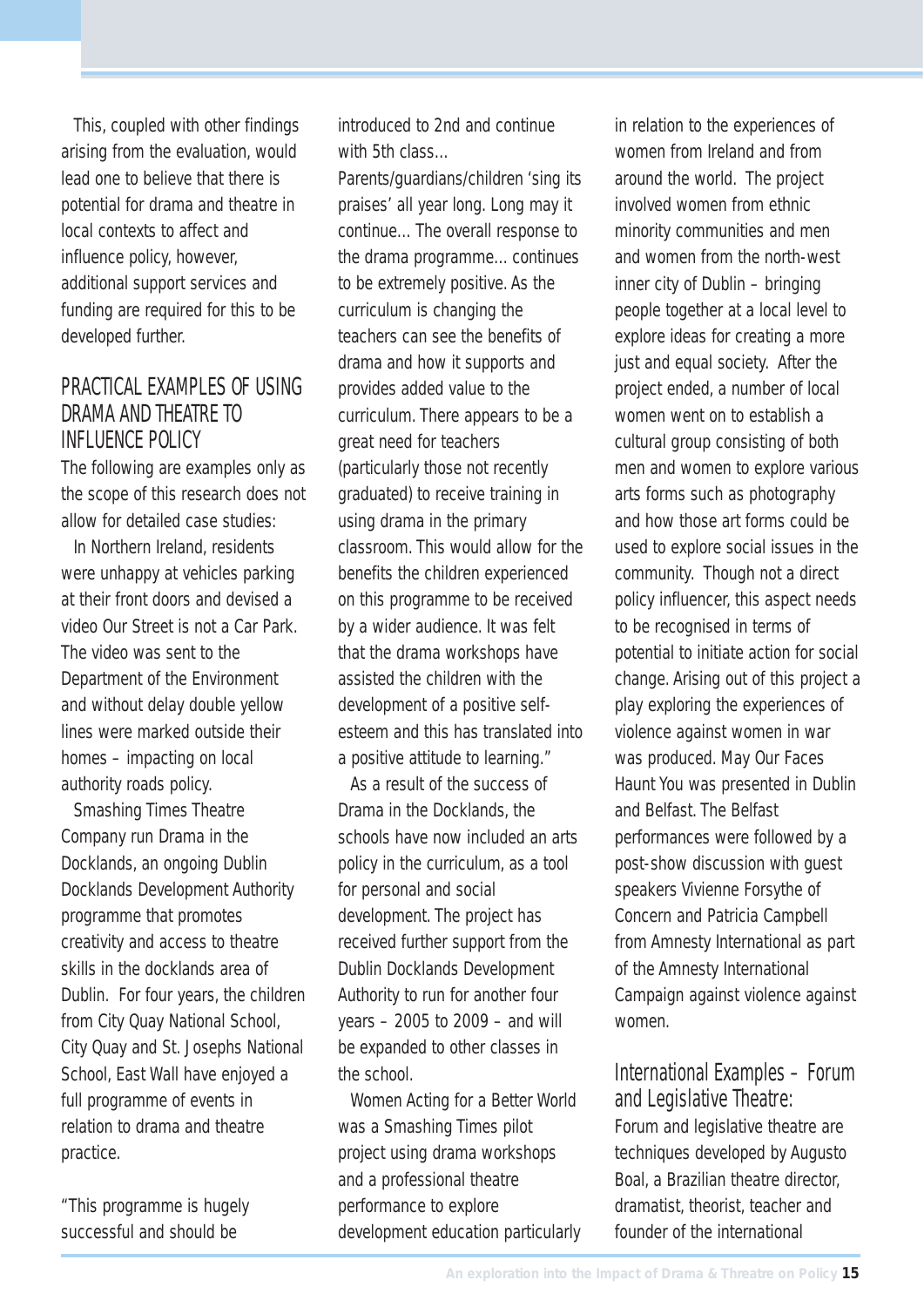movement 'Theatre of the Oppressed'. Boal developed theatre of the oppressed as a revolutionary programme to return theatre to the people and it includes newspaper theatre, invisible theatre, image theatre, forum theatre, 'cop in the head' techniques and legislative theatre. Boal writes that theatre of the oppressed "emphasizes theatre as a language (to be spoken) rather than a discourse (to be understood), as a process (to be developed) rather than a finished product (to be consumed)". His work is based on a search for alternatives, rather than finding absolute truths. For Boal a main aim is to change people from passive spectators, passive beings in the theatrical phenomenon, into subjects, into actors or transformers of the dramatic action.

Forum Theatre is a theatre of the oppressed method in which "a scene demonstrating an oppression is presented by actors and then replayed with spontaneous interventions by audience members who replace the protagonist. The aim is twofold: to find ways to combat a specific oppression and to create maximum opportunity for participation" (Routledge Performance Practitioners, Augusto Boal, page 142). A short scene or play is developed to demonstrate oppression, which a group of people or a community is engaged in. In many cases, the "actors" are

the members of the group. The short scene or play shows a protagonist trying unsuccessfully to overcome the oppression, generally ending with a crisis point. After the short scene or play has been performed, audience members are then invited by the drama facilitator, or "Joker", to intervene in the scene or play by replacing one of the characters, and to explore alternative actions that could lead to a solution. The audience member tries out her/his idea in the scene as that character. The scene may be replayed several times with different interventions. The result is a dialogue about the issues that can lead to new understandings and an examination of alternative possibilities and choices. Legislative Theatre takes forum theatre into the political arena, where audience interventions are translated into recommendations for public policy. Legislative theatre was first developed in 1993 when Augusto Boal was elected Vereador (Member of the Legislative Chamber) for Rio de Janeiro, Brazil. "Legislative theatre aims to 'theatricalise politics' by establishing a direct line of communication between Theatre of the Oppressed explorations at grass roots level and an actual law-making process'' (Routledge Performance Practitioners: Augusto Boal, page 143). Legislative Theatre is a method in which Forum Theatre is used as a basis for the formulation of policy, rules

or legislation. Boal uses theatre forums as a way of asking the community he represented what laws they would like to see introduced or changed, what legislation they would like to have for addressing community problems. Following on from this, Boal introduced 34 bills, which generated 13 new laws that benefited his constituents (Boal was a member of parliament for Rio de Janeiro from 1993 to 1996). Legislative Theatre thus became a way for ordinary citizens and community members to participate in creating law in new and immediate ways.

#### Ariadne/Radical Street **Performance**

The following is a description of a street performance called In Mourning and In Rage (that took place in Los Angeles, USA) that combines artistic imagery with political issues and it illustrates how the performance captured the attention of the media and drew wide coverage to the serious political issue of violence against women. "Ten seven-foot tall heavily-veiled women stepped silently from a hearse. As reporters announced to cameras, 'We are at City Hall to witness a dramatic commemoration for the ten victims of the Hillside Strangler', the women in black delivered an unexpected message. They did not simply grieve but attacked the sensationalized media coverage that contributes to the climate of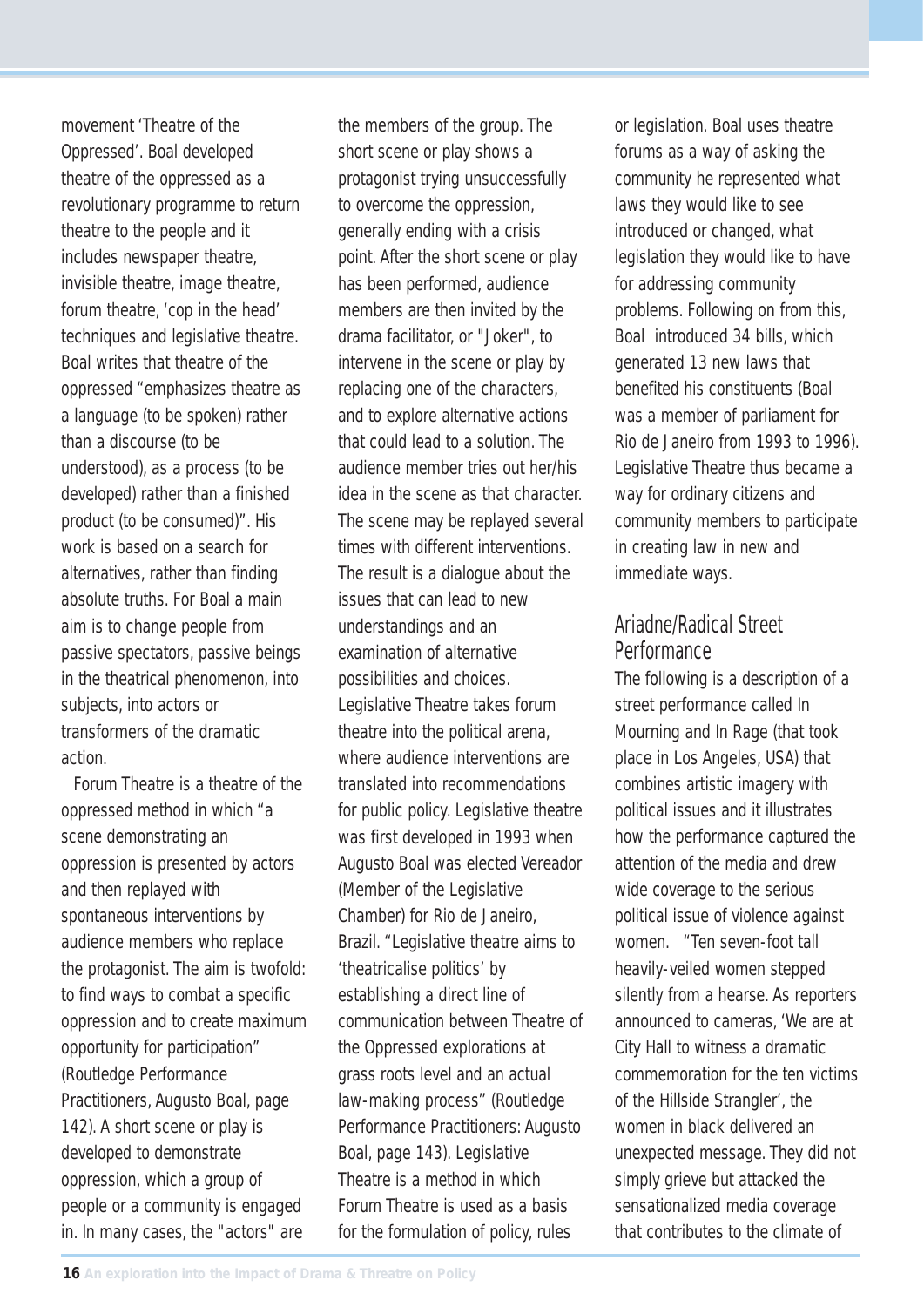

violence against women. One at a time, the actresses broke their ominous silence (moving out of the group presentation to speak into a microphone) to link these murders with all forms of sexual violence (an analysis missing from the media) and to demand concrete solutions…City council members promised support to activists…and news programmes across the state carried reports of the performance and its activist message…followup talk show appearances and activities by local rape hot line advocates created a much broader discussion of the issues than could

be covered at the performance itself" (Radical Street Performance, an international anthology, page 41). The performance was presented by Ariadne, "a social arts network, an exchange between women in the arts, governmental politics, women's politics and media". Though not strictly theatre, the performance has elements of it and is an example of how artists can collaborate with activists in relation to specific issues.

**Note:** With regard to utilising international practices – for

example adapting the work of Augusto Boal to an Irish context – this requires commitment and funding. The work of Augusto Boal has obviously made an impact on professional and community theatre, not alone in its reference to policy influence. While some groups have used forum theatre in Ireland, legislative theatre on the other hand is a particular type of theatre quite specifically dedicated to influencing legislation [policy] and one must take cognisance of the legislative process in Brazil, from whence this type of theatre originated. Can this be replicated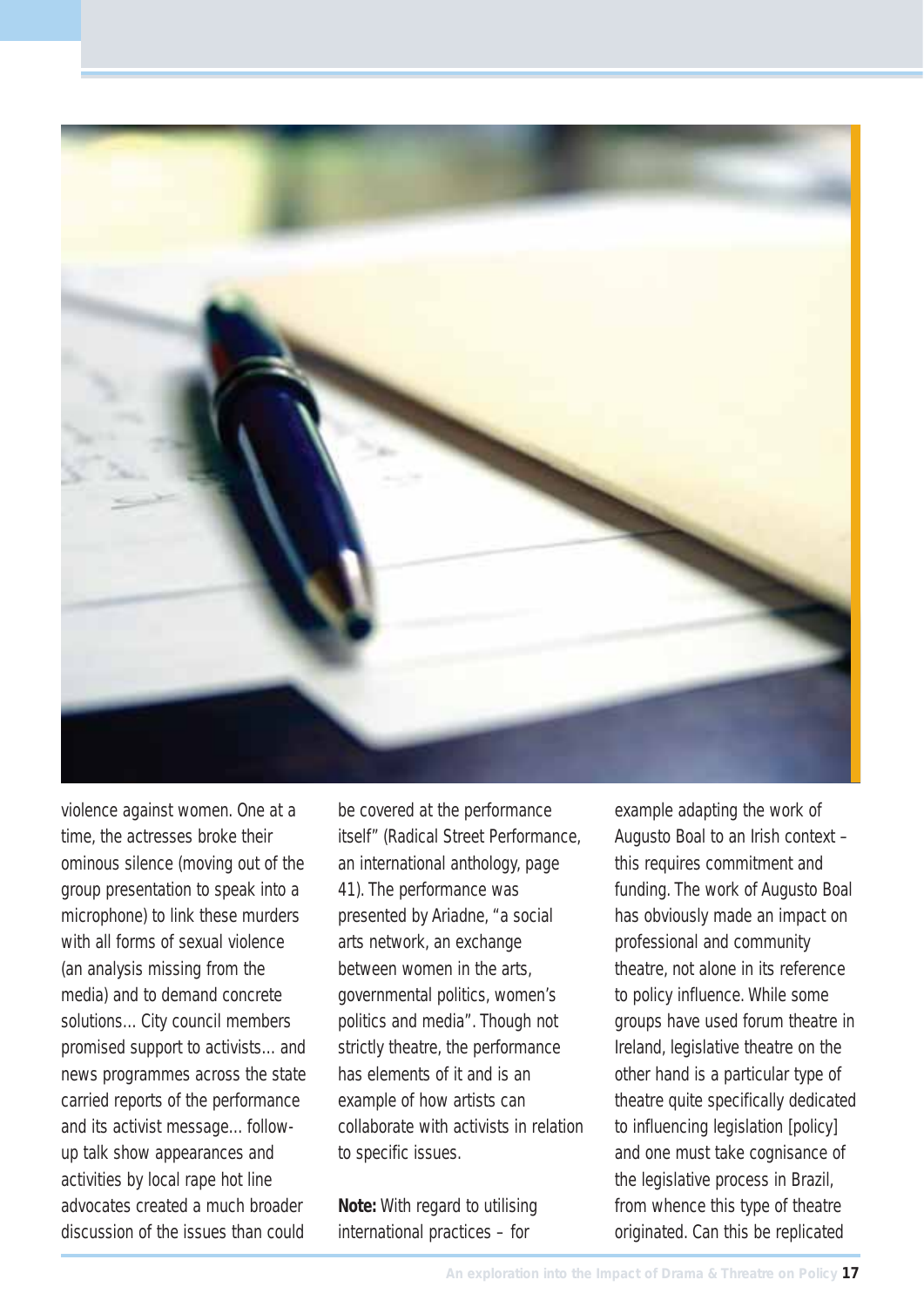#### SUGGESTIONS FOR FURTHER READING – THEATRE:

- **Johnston, Chris** (1998), House of Games, Making Theatre from Everyday Life, Routledge, London.
- **Poulter, Christine** (1993), Playing the Game, Macmillan, London.
- **Boal, Augusto** (1992) Games for Actors and Non-Actors, Routledge, London.
- **Boal, Augusto,** Theatre of the Oppressed, Pluto Press, London.
- **Boal, Augusto** (1995) Rainbow of Desire, Routledge, London.
- **Boal, Augusto** (1998) Legislative Theatre, Routledge, London.
- **Brook, Peter** (1990) The Empty Space; A great theatre director gives his views on the making of drama, Penguin, London.
- **Cohen-Cruz, J.** (ed) (1998) Radical street performance, Routledge, London/New York.
- **Kershaw, B.** (1999) The radical in performance, Routledge, London.
- **Baggage, Frances,** (2004) Routledge Performance practitioners, Augusto Boal, Routledge, London.
- **Van Erven, Eugene** (2001) Community Theatre, Global Perspectives, Routledge, London and New York.
- **Grant,** David Playing the Wild Card, Commnity Drama and Smallerscale professional theatre. A Community Relations Perspective. Published by Community Relations Council, 6 Murray Street, Belfast BT1 6DN, Northern Ireland.
- **Smashing Times Theatre Company Ltd** Evaluation to Access the impact of the Smashing Times
- Arts Programme on Community Development **By Deirdre Toomey,** October 2002. Available from Smashing Times Theatre Co. Ltd.
- **Willett, John** (Editor and Translator) Brecht on Theatre The Development of an Aesthetic, Methuen, London.
- **Freire, Paulo,** Pedagogy of the Oppressed, Penguin



in Ireland? I think not in its absolute form, however taking the policy influence as the objective, can the model be adapted to an Irish context? This is an issue for those arts organisations and associations who see policy influence as part of their manifesto.

Boal's techniques evolved in response to social and political realties in South American. The experience of Smashing Times is that models of practice tend to grow organically out of the environment in which they are being created and each project has its own unique journey, no two models are ever identical. To transpose a model of practice in its entirety from one environment to another is not always possible. Also Augusto Boal himself has stated that his methods are not to be followed slavishly but are to be used as required by those interested in the work.

#### Suggestions & **Recommendations** for the Future

To now take the research a step further and:

Carry our detailed research into the specific support systems required by drama and theatre organisations and local organisations that may wish to use the drama and theatre art form to influence policy. The research should be conclusive and include a detailed description of what

**18 An exploration into the Impact of Drama & Threatre on Policy**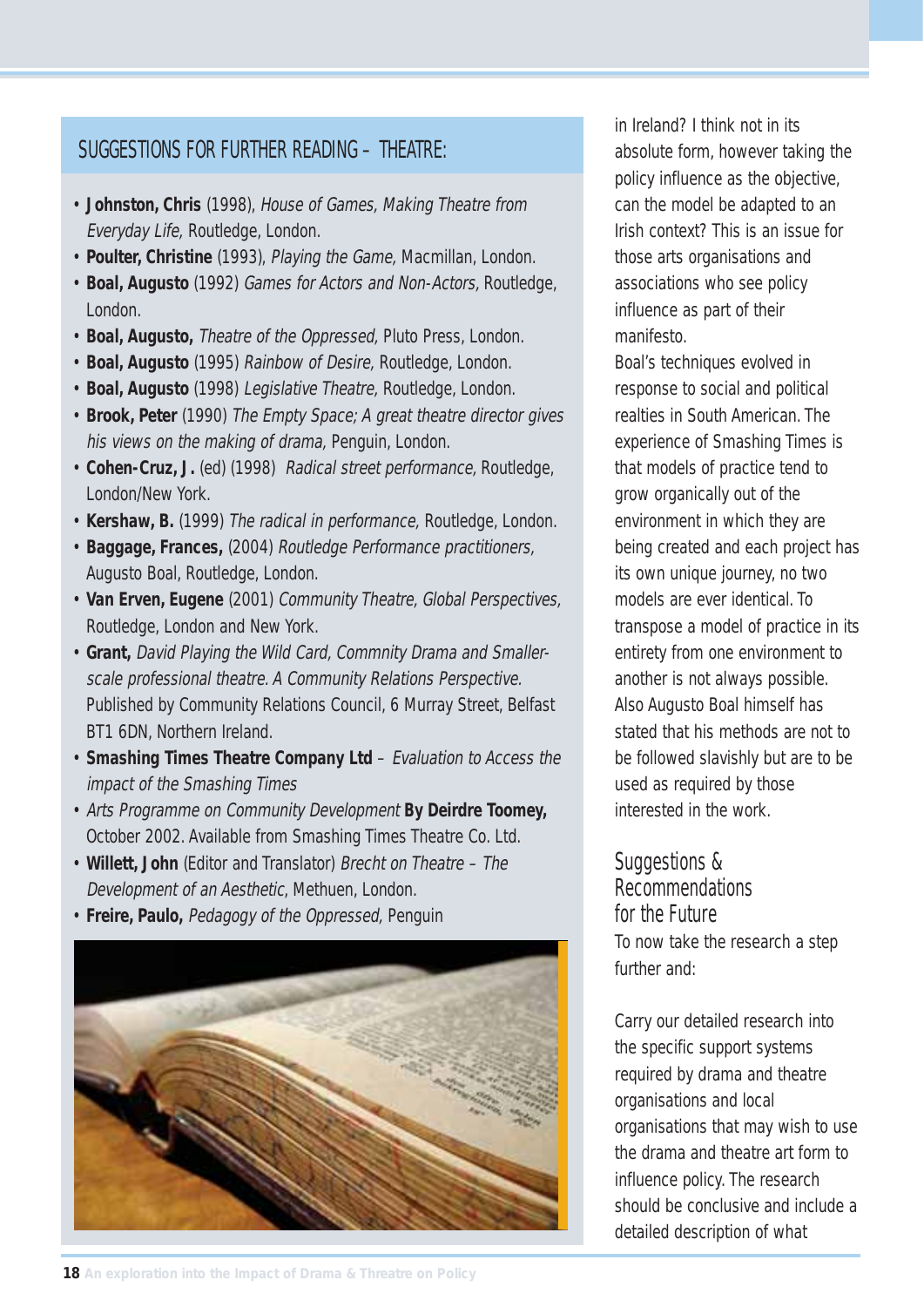supports and resources groups/organisations need in their endeavour to influence, affect and impact on policy; what supports are available and what need to be developed; how the supports are accessed; what actions necessary are involved and how the groups/organisations go about achieving this.

The research to be documented in the form of a manual that can be used by a range of organizations involved in drama and theatre and who may wish to incorporate the influence of policy as an aspect of their work. The manual to include detailed case studies of models of best practice for using drama and theatre to influence policy and, in addition to developing awareness of what policy is, should aim to develop a better understanding of how policy is influenced, to develop awareness of 'how to' influence policy. The manual should outline the policy process and how those involved can affect and influence policy and should consist of a description of the policy machine and the elements within which it is interdependent and interconnected.

As there has been an indication of confusion around the policy process, the manual should adopt a simple, straightforward approach to explanation and description.

Smashing Times, being a professional organisation consisting of professional practitioners with a broad reach to both the professional and community aspects of the arts, to circulate the manual either on request or by mass-mail; a decision to be taken by Smashing Times as the most appropriate and most effective.

For artists and participants who may wish to use drama and theatre to influence policy to come together to develop their own approach to using drama and theatre to influence policy – perhaps using the work of Augusto Boal as a starting point and/or to explore ways in which existing techniques such as Augusto Boal's legislative theatre practice can be adapted to an Irish context.

The issue of core revenue funding for professional arts organisations working primarily in participatory contexts or in issuebased drama and theatre practice needs to be addressed. Core funding sources can provide some security and enable organisations to incorporate policy directives within their own company structure as well as the space for training and the development of new models of practice. At the moment many of these companies are just working to survive.

The Arts Council should (a) recognise participatory arts practice as equal to other art forms (parity of esteem) (b) commit to financial support (particularly the provision of revenue funding) for long-term work particularly for artistic companies that put outreach at the core of what they

do and (c) in addition to supporting artistic benefits, also acknowledge and support the transformative benefits of participatory drama/theatre practice.

#### PERIODICALS:

Publications are available from CREATE, CAF and irishtheatre magazine covering arts and practice in the Republic of Ireland and Northern Ireland.

#### Acknowledgements:

- St. Vincent's Trust
- Shanty Education Project
- Training students from Smashing Times Theatre Company training programmes
- Community Technical Aid
- The Arts Council Republic of Ireland
- The Northern Ireland Arts Council
- Trinity College Dublin
- CREATE
- CAF
- Sole Purpose Productions
- N.A.C. (National Arts Campaign); 1999
- Ken Robinson; Chairman of **NACCCE**
- Evaluation To Assess The Impact Of The Smashing Times Arts Programme On Community Development, available from Smashing Times Theatre Company Ltd
- C.P.A. (Combat Poverty Agency) / Arts Council; 1997
- Evaluation for the Drama in the Docklands Schools Project; 2003 – 2004